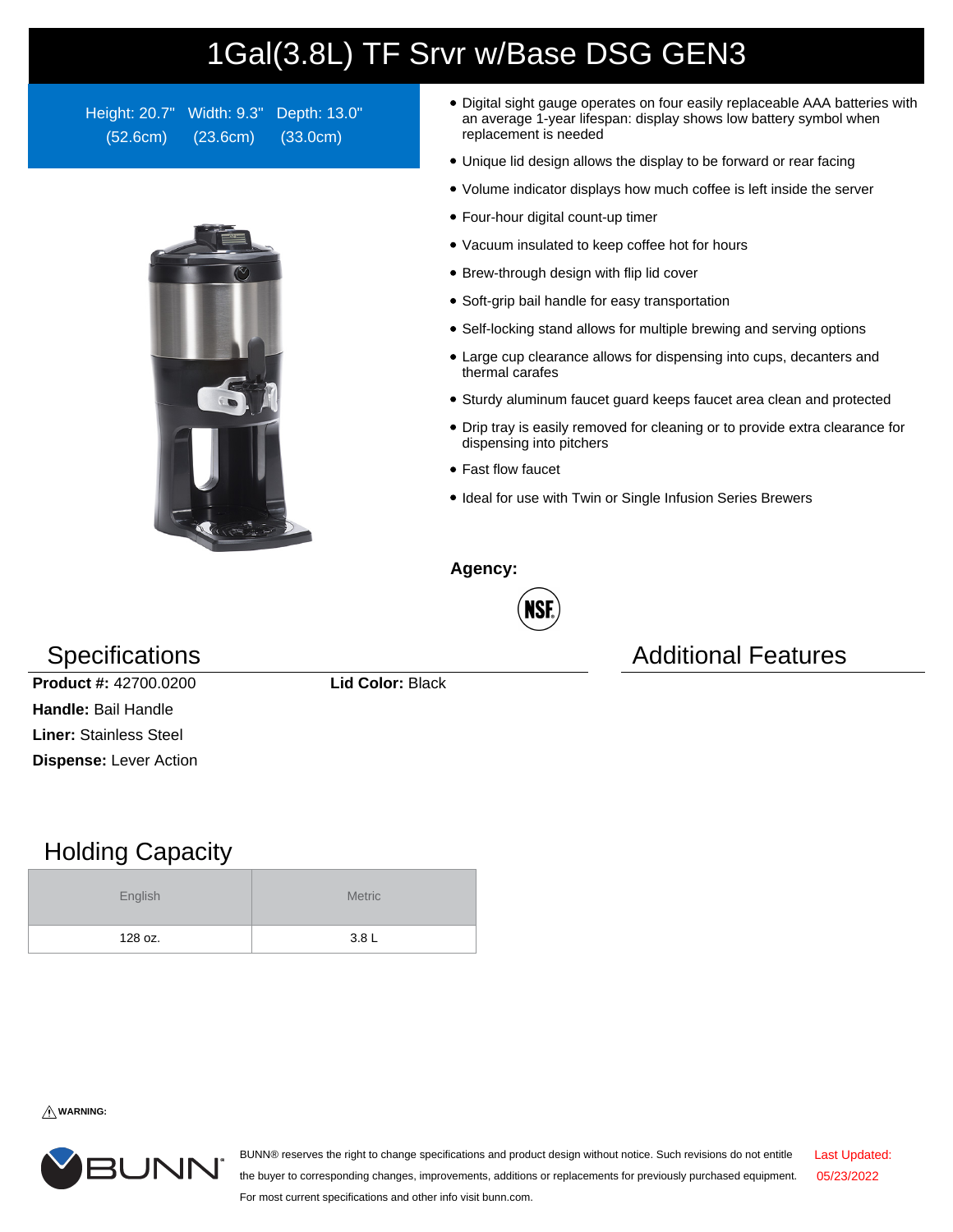

| <b>Unit</b>   |          |         | Shipping |            |            |            |            |                         |
|---------------|----------|---------|----------|------------|------------|------------|------------|-------------------------|
|               | Height   | Width   | Depth    | Height     | Width      | Depth      | Weight     | Volume                  |
| English       | 20.7 in. | 9.3 in. | 13.0 in. | $16.6$ in. | $11.9$ in. | $15.3$ in. | 14,300 lbs | $1.752$ ft <sup>3</sup> |
| <b>Metric</b> | 52.6 cm  | 23.6 cm | 33.0 cm  | 42.2 cm    | 30.3 cm    | 38.7 cm    | 6.486 kgs  | $0.050 \text{ m}^3$     |



BUNN® reserves the right to change specifications and product design without notice. Such revisions do not entitle the buyer to corresponding changes, improvements, additions or replacements for previously purchased equipment. For most current specifications and other info visit bunn.com.

Last Updated: 05/23/2022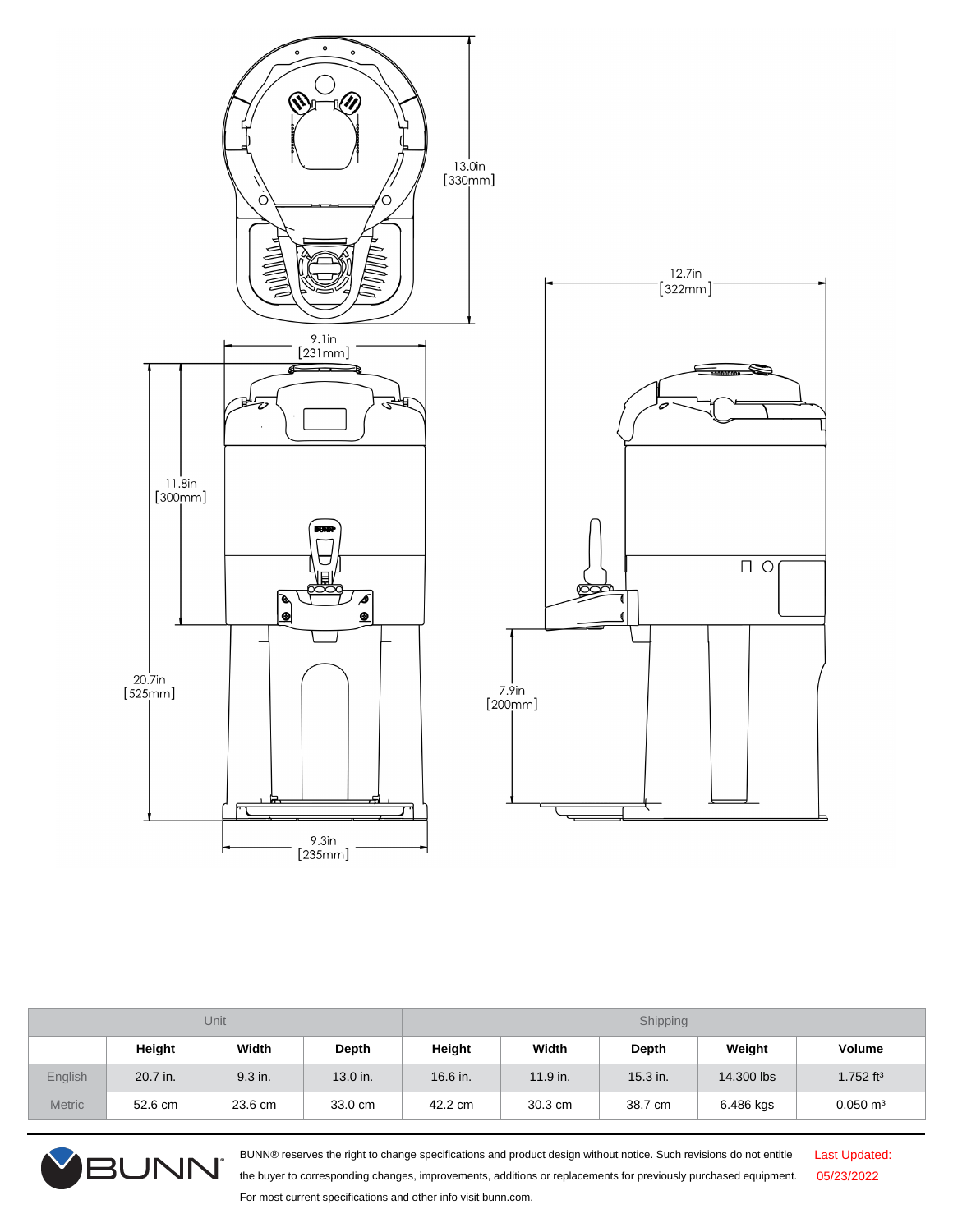Related Products & Accessories:1Gal(3.8L) TF Srvr w/Base DSG GEN3(42700.0200)





BUNN® reserves the right to change specifications and product design without notice. Such revisions do not entitle the buyer to corresponding changes, improvements, additions or replacements for previously purchased equipment. For most current specifications and other info visit bunn.com. Last Updated: 05/23/2022